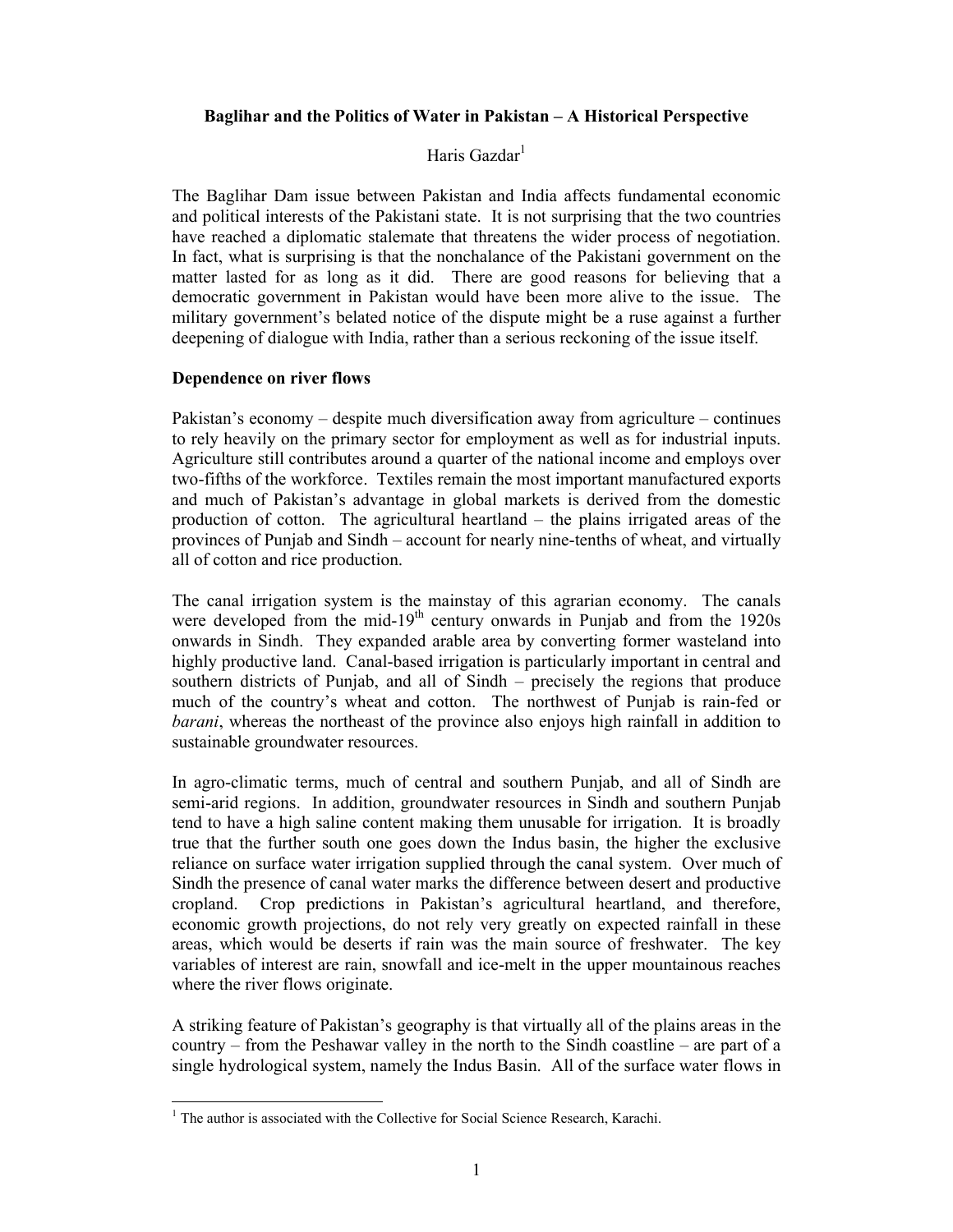three of the four provinces (NWFP, Punjab and Sindh), and a major proportion (30 per cent) of the flows in Balochistan drain into the Indus Basin. Irrigation developments after independence, particularly in the light of riparian disputes with India, have led to the further integration of the Indus Basin into a unique water budget constraint.

## **The partition of Punjab and the division of the irrigation system**

The partition of British India meant that the Indus Basin was now to be shared between two sovereign entities. Besides these two countries there was the state of Jammu and Kashmir, whose status was not decided in August 1947, but which too formed part of the Indus Basin. Riparian issues between Pakistan and India were first anticipated with reference to the future management of Punjab's irrigation system. Failure to arrive at a settlement before independence led to a "standstill" agreement that maintained existing flows till 31 March 1948. The standstill agreement lapsed without progress on a final settlement, and Indian Punjab promptly stopped downstream flows on the Sutlej and the Upper Bari Doab canal systems, triggering a crisis in Pakistani Punjab.2

Urgent negotiations followed, and new agreements were reached on 18 April 1948 between the two provincial governments for the restoration of flows to Pakistani Punjab. The wording of the new agreements implied that the West Punjab government had accepted East Punjab's right of pre-emption over supplies from the headworks located on the latter's territory. While West Punjab did not subsequently ratify these agreements it was widely perceived that Pakistan had compromised an otherwise strong riparian claim in return for the immediate expedience of restored irrigation supplies for the next crop.<sup>3</sup> Chastened by this episode, West Punjab started construction of the 100-mile long Bombanwala-Ravi-Bedian-Dipalpur (BRBD) Link Canal in 1948 for the diversion of Ravi flows to the Sutlej in anticipation of future stoppages by East Punjab. The link canal was a radical engineering solution to a seemingly intractable political problem.

The early crisis with respect to the Sutlej and Upper Bari Doab canal systems and its resolution contained the kernel of subsequent political as well as technical directions of irrigation development in Pakistan. The World Bank-brokered Indus Water Treaty (IWT) between Pakistan and India in 1960 was the culmination of these developments. The IWT awarded all flows of the three eastern rivers of the Indus Basin (Ravi, Beas, and Sutlej) exclusively to India, and Pakistan received exclusive right to the three western rivers (Indus, Jhelum and Chenab).

# **The Indus Water Treaty myth**

This "solution" was, in fact, very close to the Indian position held from the outset, and was in stark contrast to internationally accepted principles of riparian division. Pending the settlement of the Kashmir dispute, India actually had no riparian claim on the western rivers to begin with. The contest should have been over rival riparian

 $\frac{1}{2}$  $2$  Shah (1998) provides a useful compilation of documents pertaining to Indo-Pak riparian negotiations from 1947 till 1960.

 $3$  The West Punjab delegation came under severe criticism at home for having adopted an indifferent attitude with regard to long term interests of the state (Shah, 1998).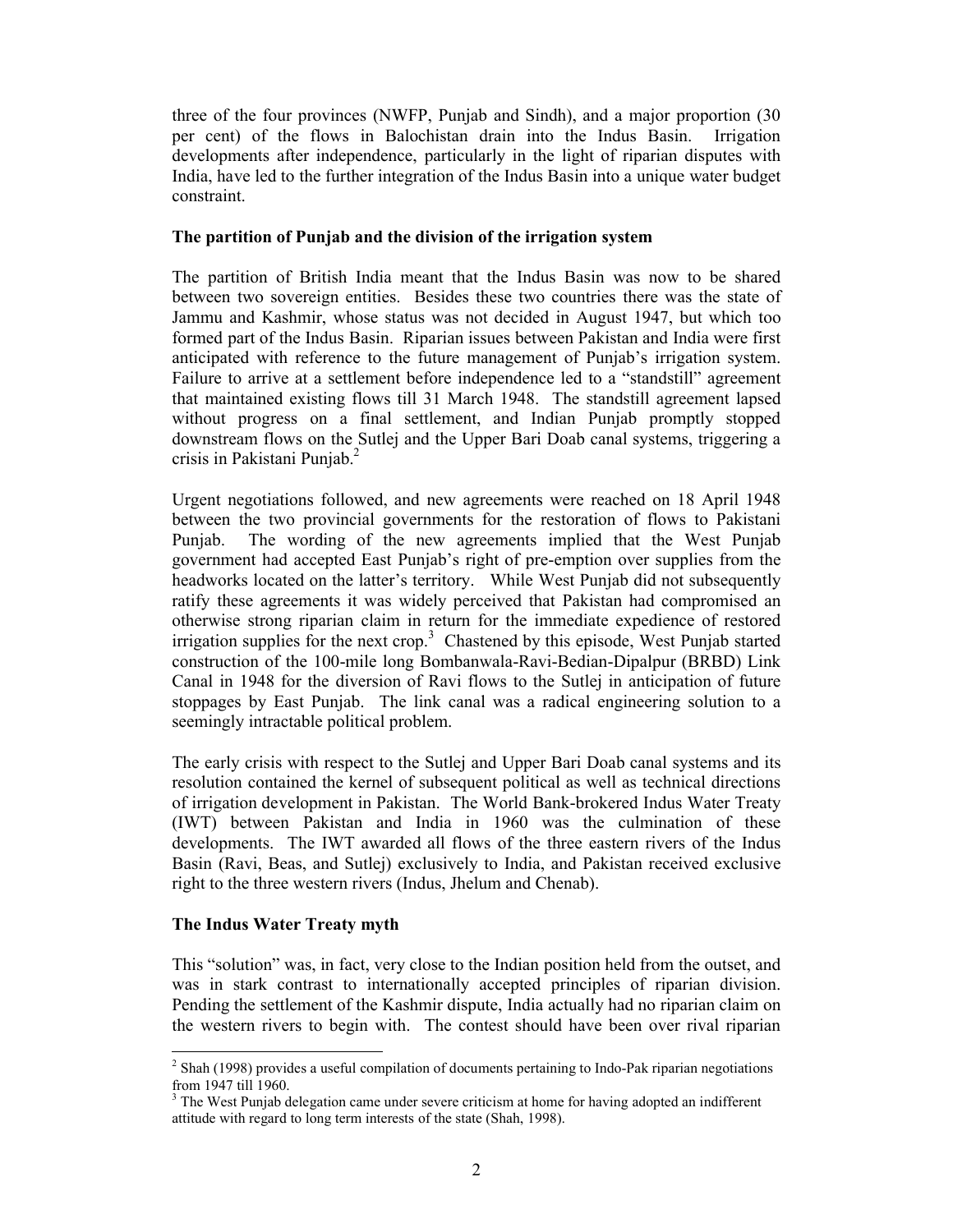claims on the three eastern rivers that traversed both India and Pakistan. The point of riparian agreements is to protect the entitlements of the lower riparian from actions of the upper riparian. The lower riparian, by definition, has no means of interfering with the entitlements of the upper riparian. The IWT, by awarding all of the eastern rivers to India, was hardly a model of just arbitration between riparian parties

A myth has grown that the IWT is a model of good neighbourliness in an otherwise conflict-ridden bilateral relationship. It is common for contemporary commentators to repeat analyses such as: "the IWT [is] perhaps the most successful confidencebuilding measure (CBM) between the two countries [having] remained intact all these years, surviving two wars and several phases of conflict".<sup>4</sup> In fact, such judgments, uninformed as they are about the true political and technical basis of the IWT, tend to obscure the profound absence of cooperation between the two states on any substantive problem. The test of the treaty "holding" through decades of conflict would be that there were no serious violations on either side. The admirers of the treaty appear to be unaware that the terms of the treaty actually require virtually no cooperation between the two parties.

Pakistan, being the lower riparian, is prevented from violating the terms of the treaty by geography. It cannot prevent the flows of the three eastern rivers allocated to India, because it cannot control those flows. India, on the other hand, has had the geographical possibility of violating the treaty as it controls the upper riparian territory of the three western rivers. It has been constrained by two factors. First, India's control over these three rivers is derived from its control over part of the state of Jammu and Kashmir, which is itself a contested territory in terms of international legality. Second, the course run by western rivers through Indian-controlled territory is mountainous and, therefore, technically challenging. The flow of the Indus is well nigh unstoppable in the reaches of the river under Indian jurisdiction. There are technologically feasible (though costly) means for holding, but not significantly diverting, the flows of the Jhelum and the Chenab.

Out of the six major rivers of the Indus Basin that traverse territories under Indian and Pakistani jurisdictions, one river (the Indus) prohibits any interference due to its geography, and three rivers (Sutlej-Beas and Ravi) were awarded entirely to India. The remaining two  $-$  i.e. Jhelum and Chenab where the upper riparian can feasibly interfere with the entitlements of the lower riparian – both have unresolved ongoing disputes between the two parties. While discussing the Baglihar issue, it needs to be recalled that Pakistan has already taken the Wullar Barrage/Tulbul Navigation Project dispute on the Jhelum to the Indus Water Commission in 1986.

## **The engineering "solution"**

Why did Pakistan agree to the IWT – a treaty which, from the point of view of the lower riparian simply sanctions the outright theft of the three eastern rivers on the part of the upper riparian? The answer to this political conundrum lies in the engineering "solution" first tested with the BRBD Link Canal. In compensation for giving up its riparian rights, Pakistan received international financial assistance for the construction of storage sites and link canals to divert flows from the three western rivers to the

 $\frac{1}{4}$ Zafar Abbas (2005), "Negative Baggage", The Herald, February 2005, Karachi, p 37.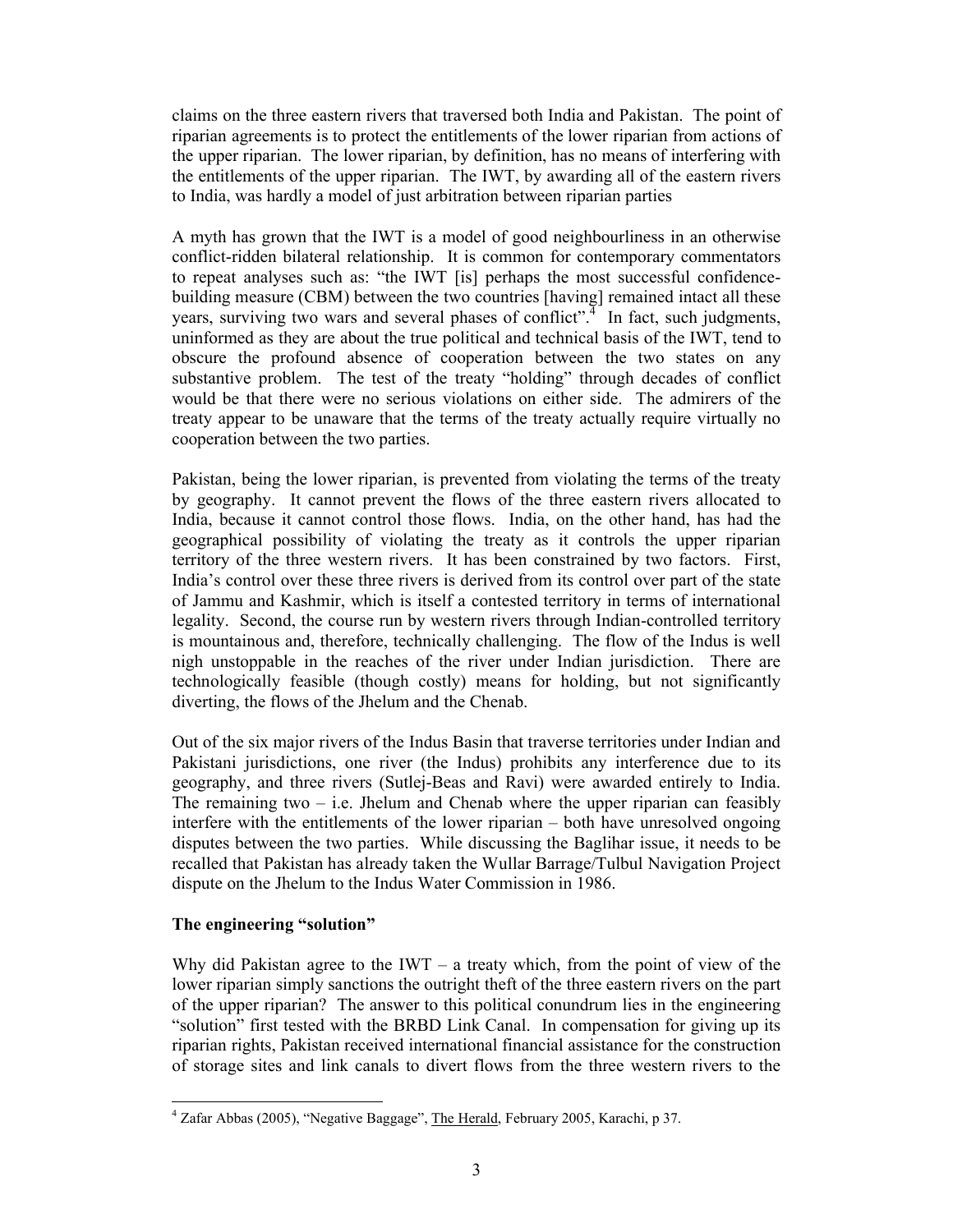eastern rivers. The Treaty led to the construction of several link canals as well as storage and power generation sites in Pakistan. The Water and Power Development Authority (WAPDA), which is the largest civilian employer in the country, was set up as a direct consequence of the IWT with international financial and technical assistance.

The BRBD Link Canal had shown that it was technically feasible to divert the flow of the Chenab and the Ravi to make up for the loss of the Sutlej-Beas waters to India. Around a dozen link canals running to several thousand kilometers were built across the doabas of Pakistani Punjab, bringing water from the Indus to the Jhelum, from the Jhelum to the Chenab, and the Chenab to the eastern rivers. The Indus basin in Pakistan became an integrated hydrological unit across its length. It became technically feasible, in effect, to make good water shortages in the Sutlej by turning a valve further up on the Indus.

The IWT, moreover, envisaged not only a spatially integrated irrigation system, but also a unified water budget constraint over time. It was found that the western rivers, particularly the Indus, had great seasonal variations in flow, and that a large proportion of the annual water flow was "wasted" to the sea during the high flood summer season. Water storage capacity was required, therefore, to allow for the smoothing of consumption across the seasonal cycle. The IWT led to the construction of several large reservoirs on the western rivers – Mangla on the Jhelum, and Jinnah Barrage and Tarbela on the Indus – in order to store water for regulation and diversion<sup>5</sup>

## **The other riparian issue**

While the IWT provided an engineering solution to the riparian issue that had arisen between Pakistan and India – initially between the post-partition Pakistani and Indian provinces of Punjab – there was another riparian dispute that was dealt with in a more cavalier fashion. With the progressive development of the Indus basin in the  $19<sup>th</sup>$  and early  $20<sup>th</sup>$  centuries, a question had arisen even during British colonial government, of water sharing between the provinces of Punjab and Sindh. A series of negotiations had led to the finalization of a draft agreement between the two provinces in 1945. Although this draft agreement was not ratified by the provincial legislatures, it remained the main reference point in issues relating to the inter-provincial division of water resources.

Sindh being the lower riparian in this instance had good reasons to be concerned about future developments in the upper riparian region. All five rivers of Punjab drained into the Indus, which for Sindh, was virtually the only source of water. Sindh's water entitlement was affected, therefore, not only by withdrawals upstream from the Indus intself, but by withdrawals from any of the other Punjab rivers as well. The construction of large-scale barrages at Sukkur, Guddu and Kotri, and the opening up of vast tracts of former wasteland for cultivation led to a massive transformation of the Sindh economy and demography.

 $\frac{1}{5}$  $<sup>5</sup>$  The loss to India was calculated at around 20 MAF in the summer months. Mangla and Tarbela taken</sup> together were designed to have a storage capacity of around 15 MAF (Lieftinck et al, 1968). Mangla and Tarbela are also major sources of power generation for Pakistan.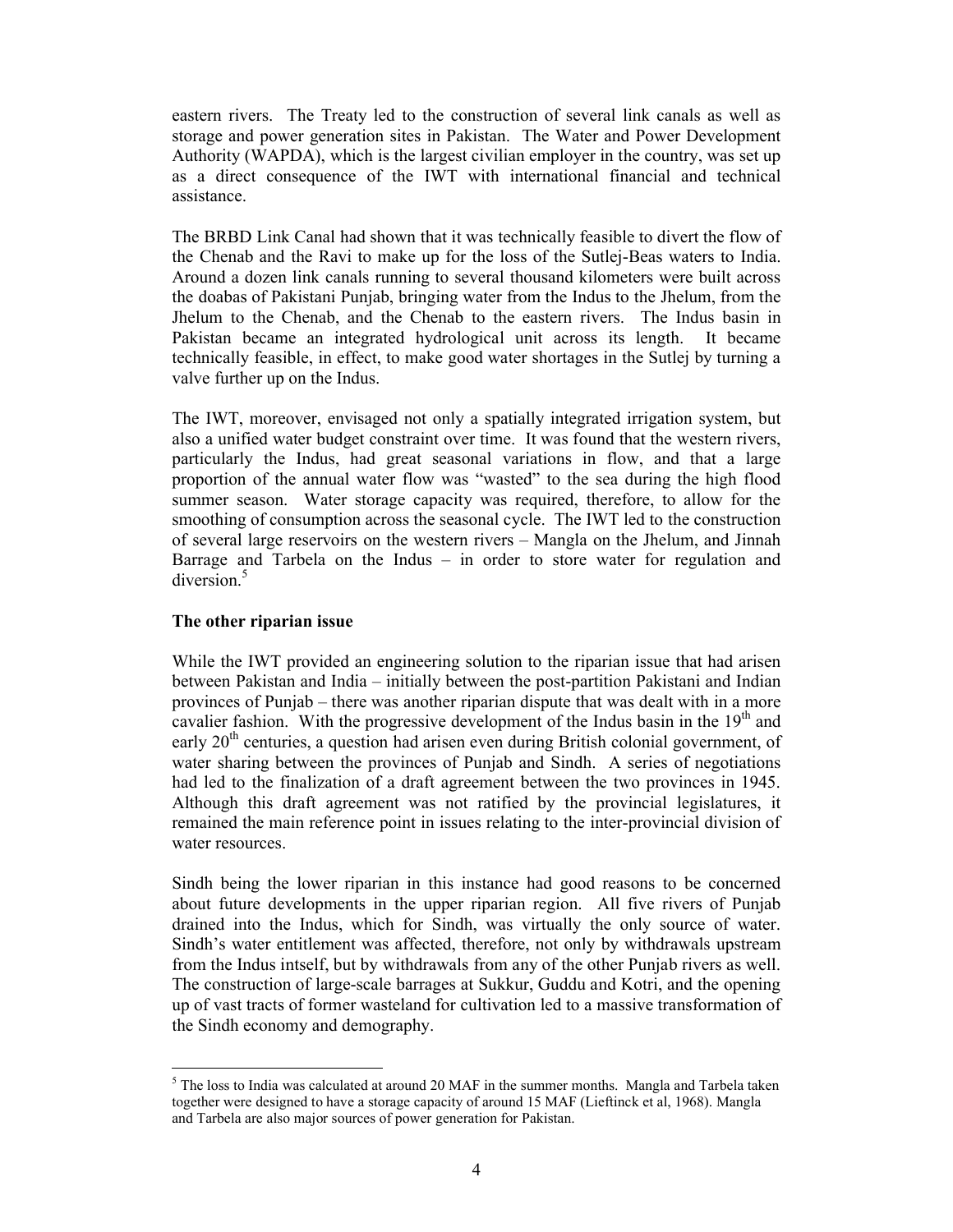The sensitivity of the riparian issue in inter-provincial relations in Pakistan was registered early on, when members of the Constituent Assembly from Sindh protested at their province not being consulted over the construction of the BRBD Link Canal between the Ravi and Sutlej rivers.<sup>6</sup> These early protests proved to be prescient. In the meanwhile, however, constitutional government was suspended in Pakistan in 1954, and during its period of suspension the four provinces in the western wing of the country were merged into a single province known as West Pakistan. The military-bureaucratic oligarchy had taken over, and political representatives particularly from the provinces were to be contemptuously sidelined from power. When Pakistan entered World Bank-brokered negotiations with India over the Indus Water Treaty, the inter-provincial riparian issue had temporarily disappeared through bureaucratic fiat, and Sindh's riparian interests went unrepresented. It has been argued that ignoring the historical riparian claims of Sindh vis-a-vis Punjab (East and West Punjab taken together), led to the undermining of Paksitan's riparian claim visa-vis India.<sup>7</sup>

The international financiers of the IWT who took the lead in designing and implementing the engineering solution did take into consideration the earlier attempts at riparian settlement between the provinces. Water distribution along the Indus basin was made subject to the provisions of the Sindh-Punjab draft agreement with one ingenious proviso: the terms of that agreement would apply after taking the works arising from the IWT into account. $8$  Since the IWT works were designed to fully compensate for the losses suffered by West Punjab, it followed that the loss was to be made up from river flows downstream of that province.

This was envisaged as a trivial issue both in terms of legality as well as in terms of the overall availability of water. The main technical argument was that nearly 55 MAF on Indus flows were "wasted" – i.e. discharged into the sea  $-$  during the peak summer months.<sup>9</sup> Storage sites such as Mangla and Tarbela dams (as well as others to be constructed in the future) would ensure adequate supplies to the entire system, and particularly to the lower Indus region (as Sindh was then known) by simply holding over water that would otherwise have been "wasted".<sup>10</sup> The legal constraint was not binding, in any case, since Sindh had ceased to exist, during that period, as a separate riparian unit. The IWT encouraged the view that water distribution along the system ought to follow simple cost-benefit criteria rather than any notion of prior entitlements.

#### **The persistent water crisis**

One Unit – or the merger of the four west Pakistani provinces into the province of West Pakistan – was not to last. The original provinces were restored in 1969, and a federal constitutional structure was adopted in 1973. With the restoration of the

 $\frac{1}{6}$ Shah (1998).

 $7$  Shah (1998).

 $8$  Lieftinck et al (1968) is the "masterplan" prepared by World Bank consultants after extensive surveys, for the post-IWT rehabilitation and development of West Pakistan's irrigation and power sectors.

 $<sup>9</sup>$  Lieftinck et al (1968), pp 38-39.</sup>

<sup>&</sup>lt;sup>10</sup> The idea that discharges to the sea represent "wastage" remains at the core of the water debate in Pakistan, and is now contested vigourously by those concerned about the marine economy and ecology (Brohi, 2003).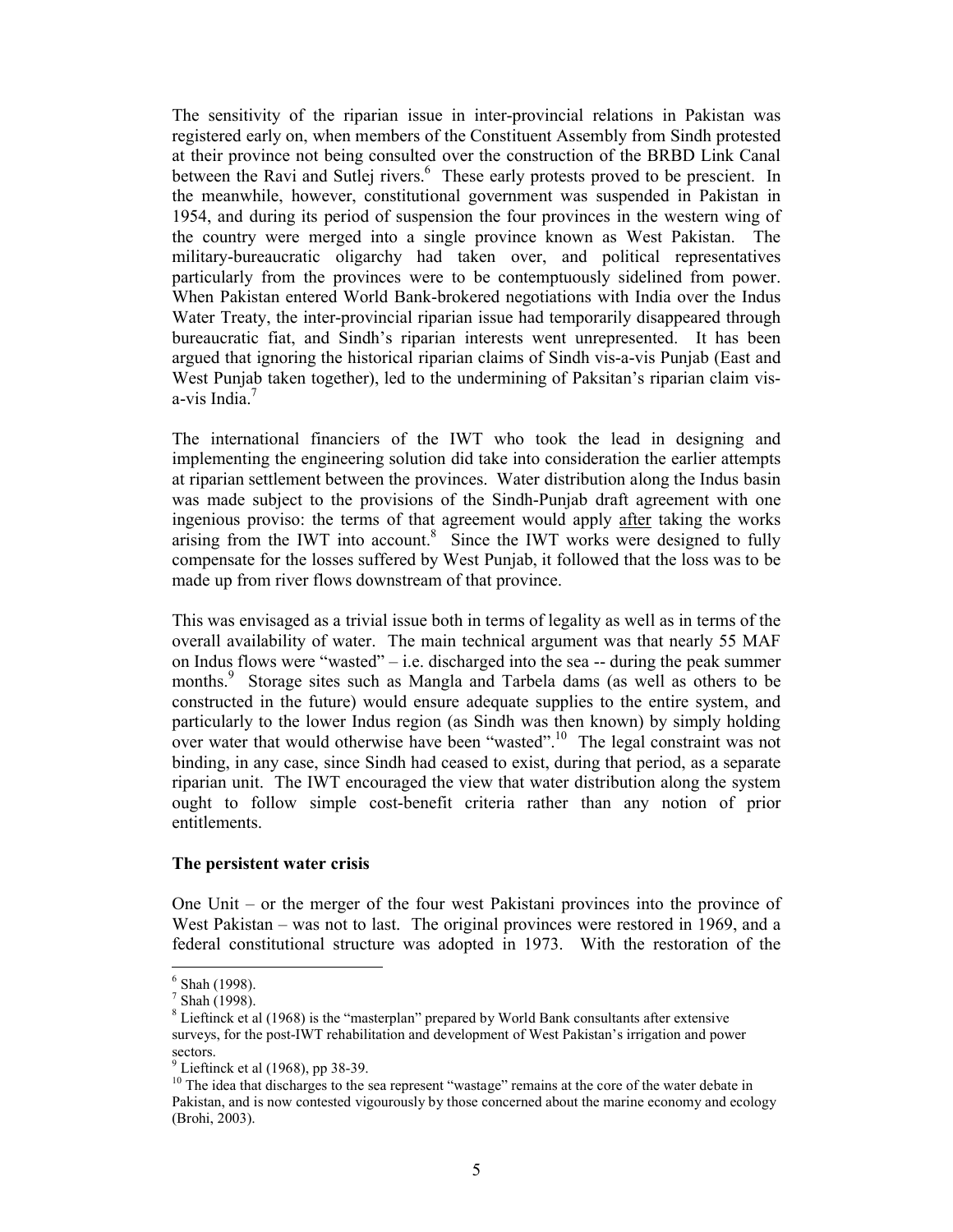provinces the riparian contest within Pakistan re-emerged as an inter-provincial issue. Matters came to a head in the 1980s, when, in line with the master-plan for irrigation development laid out as a consequence of the IWT, the military government of General Zia-ul-Haq announced the inception the Kalabagh Dam on the Indus, the third large-scale storage and hydroelectric reservoir, after Mangla and Tarbela. The Kalabagh Dam issue became immediately controversial, and led to large-scale protests in Sindh, where it was seen as a further attempt by the Punjab-led military government at encroaching upon the lower riparian's water entitlements.

Kalabagh Dam was not constructed but it had led to powerful political mobilization around the issue of water distribution between the provinces. Water allocation remains a critical factor in inter-provincial politics in Pakistan. The 1990s saw persistent water shortages caused partly by lower than average supplies upstream, partly by deterioration in physical infrastructure, and partly due to the institutional decay in the management of the irrigation system. In rural Sindh, the effect of these persistent water shortages was to radicalize further, political opinion across classes and party lines with respect to riparian issues.

The Kalabagh Dam issue, after remaining on the sidelines for over a decade, was raised again in 1998 by Prime Minister Nawaz Sharif who announced his eagerness to go ahead with the project. His own party's representatives in the Sindh province rebelled and Sharif was forced to retract his announcement. Recently General Musharraf has expressed his support for the project, but he too faces resistance from among his own supporters in Sindh. It is widely understood that inter-provincial water distribution is a potentially explosive issue in Pakistan, and insensitive handling of this issue can have serious repercussions for the stability of the federal political system.

## **Instincts of military versus political governments**

The effective functioning of the Indus basin irrigation system is clearly critical to the economic prosperity and political stability of Pakistan. The Indus basin, particularly after its integration into a unified water budget, not only defines the geography of the country, but is also, arguably, its most important economic asset. Its efficient and equitable management is a fundamental condition for the maintenance of harmonious relations between the federating units of the state. It might be expected, therefore, that the Pakistani state would define its long-term "national interests" quite largely in terms of the preservation, sustenance and development of the Indus basin irrigation system.

The current Baglihar Dam dispute with India, as the Wullar Barrage/Tulbul Navigation Project dispute before it, might be regarded as a "core issue". After all, from the Pakistani state's point of view, India's line of action on the riparian issue hardly warrants a high degree of trust in good neighbourliness. From the unilateral suspension of the 1947 Standstill Agreements, the unequal IWT, and the lack of previous disclosure on Wullar/Tulbul and then Baglihar, Pakistan might have good reasons to suspect Indian motives. It is striking, therefore, that even while it remained alert and belligerent towards India on other diplomatic, political, and military fronts,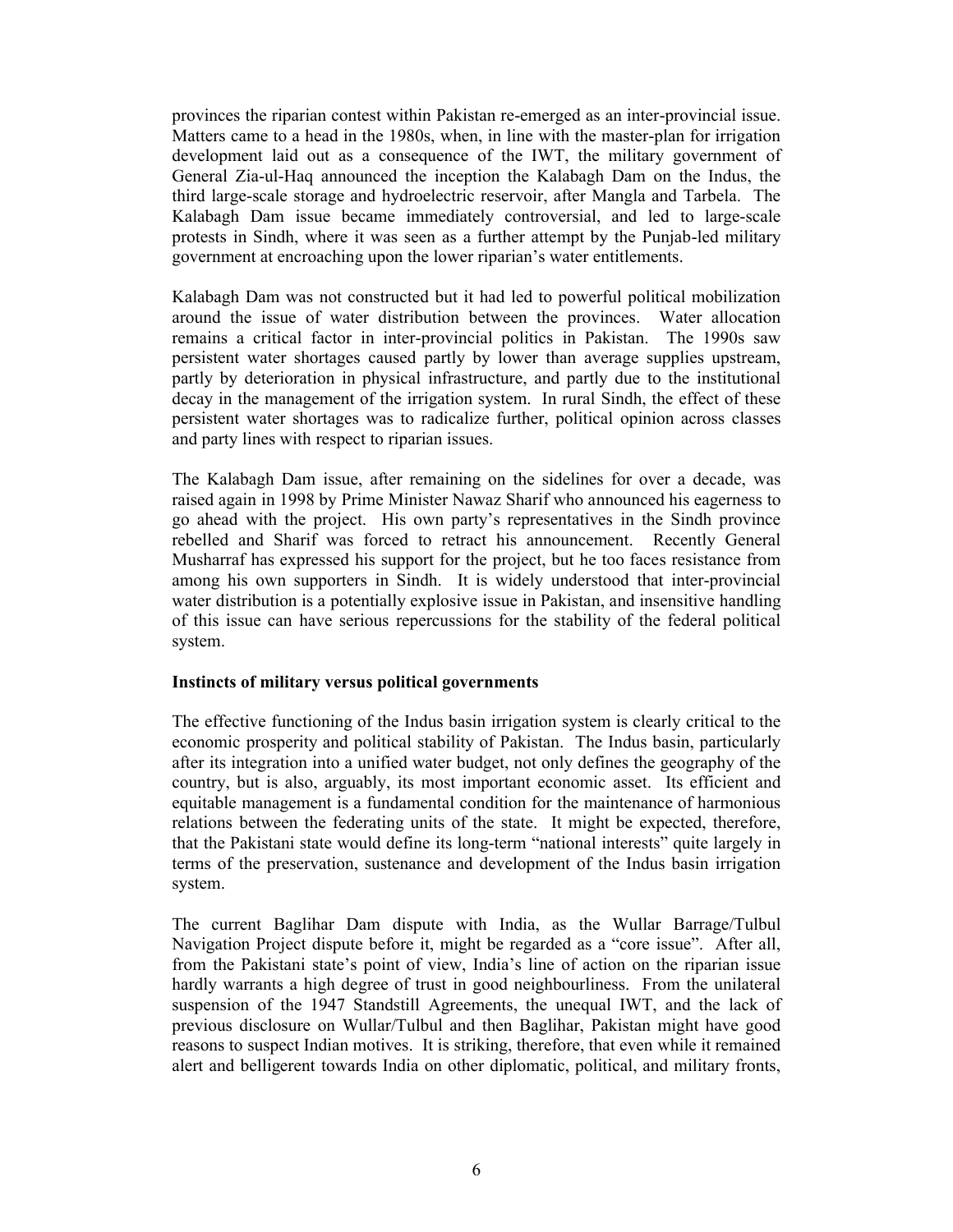the Pakistan government maintained silence on the Baglihar issue for a period of nearly five years while work on the project continued apace.<sup>11</sup>

It is perhaps no coincidence that Pakistan's apparent lack of vigilance with respect to Baglihar occurred on the watch of a military government. The IWT too was agreed when a general was at the helm of affairs, and it was widely suspected that Ayub Khan took a personal interest in the finalization of the agreement, in the face of technical and diplomatic advice. Military governments have been disdainful of Pakistan's federal political structure, which they regard as a source of disunity and weakness. But it is through the medium of provincial politics that the concerns farmers in general, and those in various segments of the irrigation system in particular, get transmitted.

The main populist political parties in Pakistan – particularly the Pakistan Peoples' Party (PPP), which continues to garner the largest share of the popular vote – are forced to respond quickly to the concerns of the agricultural lobby. While in Punjab this lobby consists mainly of large and middle peasants, in Sindh, particularly on the water issue, it encompasses the entire spectrum of classes from very big landlords down to the agricultural labourers. Moreover, these parties are sensitive to issues of inter-provincial distribution, since they either enjoy support in the various provinces (e.g. the PPP), or because they aspire to build support across provinces (e.g. the Pakistan Muslim League – Nawaz).

Even an economically savvy military government is capable of paying greater attention to increased flows of foreign exchange while at the same time remaining unmindful of reduced flows down the irrigation system. Also, crucially, a military government might quite easily conceive the notion that water shortages due to Indian actions on the Jhelum or the Chenab might be counteracted through new engineering works on the Indus -- something a political civil government will only contemplate at its peril. $^{12}$ 

## **Conclusion**

The belated protest on the Baglihar Dam issue on the part of Pakistan's government signals one of two (opposing) possibilities. First, that the issue was ignored earlier as a gesture of goodwill towards the peace process until such a time as confronting it became inevitable. This is somewhat unlikely, since the project's inception was already in the public domain at least since 2000 – well before the current peace process started. Second, confronting the project was not seen as an important priority as it did not challenge the military government's definition of "core national interests". If so it might be hard to avoid the conclusion that the timing of the current stance taken by the Pakistan government has more to do with its disillusionment with the broader bilateral negotiation. The Baglihar dispute might be the pretext rather than the cause of a cooling off in the peace process.

 $11$  The commissioning of the project in 2000 was hardly a state secret. Allocations were made in the budgets of Indian state of Jammu and Kashmir, and foreign consultant and engineering firms were publicly invited to bid.

 $1<sup>2</sup>$  The parallels between the Ayub and Musharraf governments are striking in this regard.